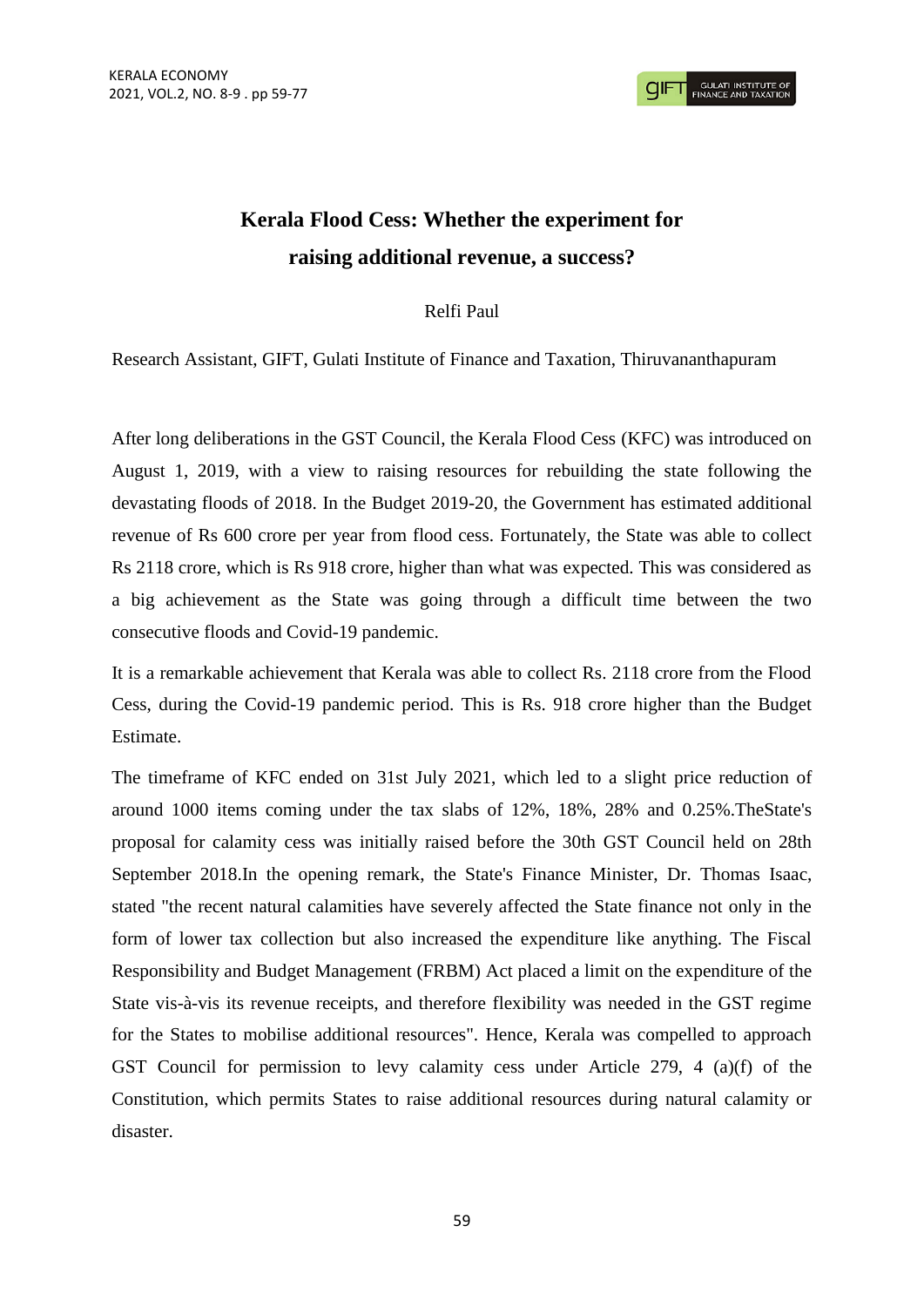The Council conducted deliberative discussions on Kerala's request, and one of the major issues that came up was that whether any additional tax in the form of cess should be imposed on the people of the State, who had already suffered a great deal. There were also concerns regarding whether the implementation of cess might cause the businesses to shift from the State due to an increase in the tax rates. After careful deliberation, the Council constituted a seven-member Group of Ministers (GoM) to examine all aspects, including the constitutionality of imposing cess under the GST regime.

Accordingly, the GoM, under the Chairmanship of Shri Sushil Kumar Modi, submitted its report in favour of Kerala's request. Subsequently, the 32nd GST Council held on 10thJanuary 2019 permitted the State to levy 1% flood cess for two years applicable only on retail transactions within the State. Based on this, the State government decided to levy KFC on all goods and services coming under the tax brackets of 12%, 18% and 28%, and also all goods coming under the fifth schedule of GST Act. The government exempted items drawing 5% to avoid price hike of essential goods.

Although the State was successful in attaining permission from the GST Council, it was compelled to extend the date of implementation twice due to the amendment required in the CGST Rule 2017. Hence, it approached the GST Council again to make necessary amendments in the CGST Rule, and the concerned provisions on the SGST Act were amended through the Finance Bill of 2019-20. The 35th GST Council held on 21stJune 2019 amended the CGST Rule by incorporating a new section, 32A, prescribing that value of intrastate supply of goods or services or both (B2C) in the State of Kerala shall not include the said cess. Finally, it was introduced on 1st August 2019, after six months of its announcement in the State Budget 2019-20.

## **References**

- 1. Budget Speech (Kerala) 2019-20 (Para. 256)
- 2. Minutes of 30th , 32nd and 35th GST Council Meetings
- 3. 15th Kerala Legislative Assembly, Unstared Question No.5219, dated 12.08.2021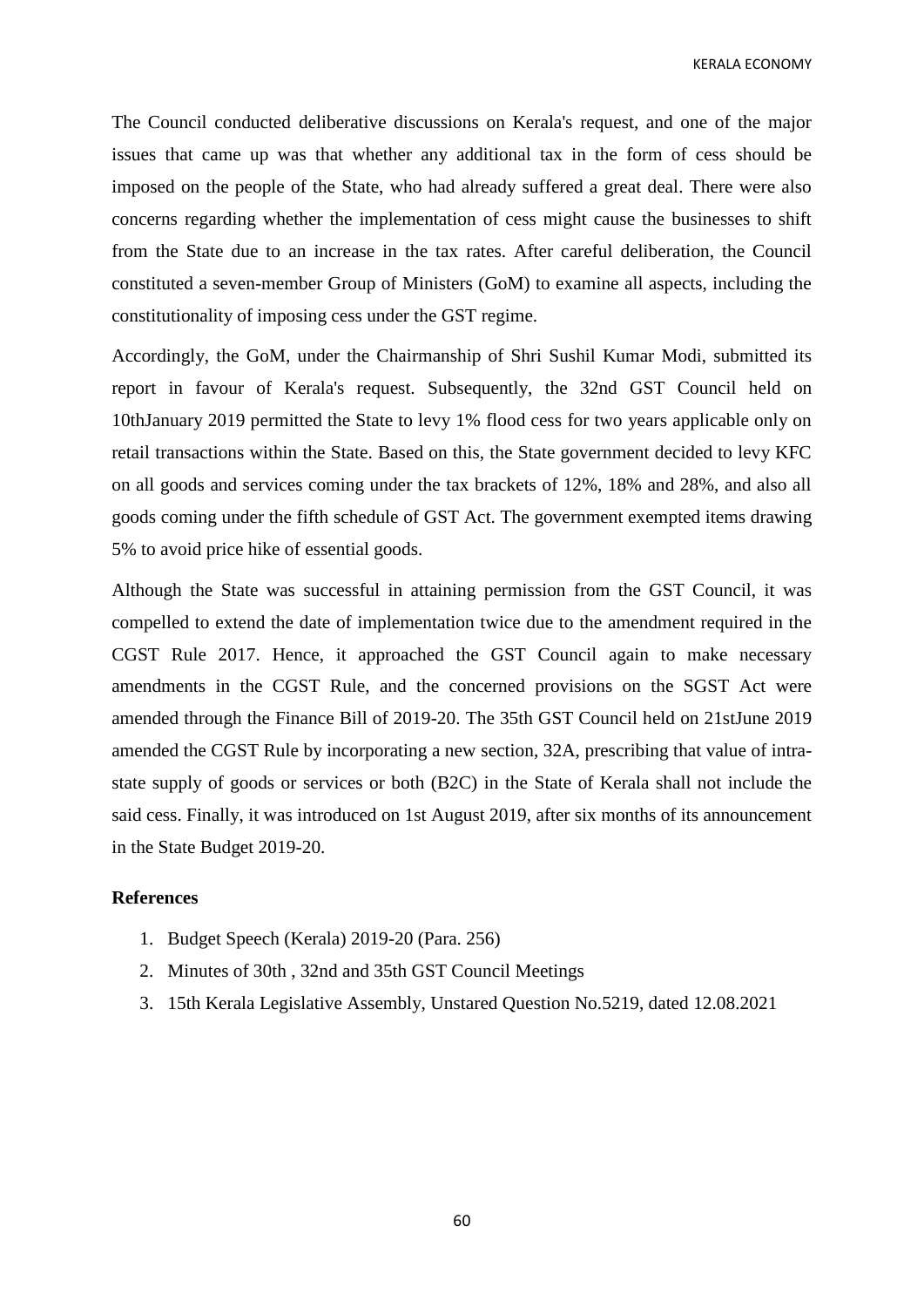## **Highlights of 45th GST council meeting**

### **Less scope for compensation to states beyond June 2021**

The 45th GST Council was held on 17 September 2021 at Lucknow under the Chairpersonship of Smt. Nirmala Sitharaman, Union Minister for Finance & Corporate Affairs. Previously, it was decided that that meeting will be held exclusively for discussing the issue of GST compensation to the States but the Centre changed the course of the meeting to various other issues. With related to compensation, a brief presentation was made by the Revenue Secretary pointing out that the revenue collections from Compensation cess in the period beyond June 2022 would be exhausted in repayment of borrowings and debt servicing will be made to bridge the revenue gap in 2020-21 and 2021-22. In other words the Council decided to extend the Compensation cess period till March 2026, but the collection will be used exclusively to repay the back-to-back loans taken between 2020-21 and 2021-22, indicating that there is no scope for compensation to States beyond June 2022, even though many States demanded for an extension. Towards paying Compensation to States, the Centre borrowed Rs 1.10 lakh crore in 2020-21 and Rs 75,000 crore out of Rs 1.59 lakh crore so far in 2021-22 to meet the revenue shortfall during these years."The GST law prescribes compensation pay out for five years. Now, the Council has agreed to use the collection from the compensation cess to pay interest and repay the principal. The cess will continue to be levied till March 2026," Finance Minister Nirmala Sitharaman said in the press conference conducted after meeting and on the question of what will happen to compensation payout beyond five years, she made it clear that it will be used only for debt servicing.

#### **Petroleum products kept out of GST**

The Council also considered the possibility of inclusion of petroleum products under the ambit of GST mainly due to an order of the Hon'ble High Court of Kerala. Post a brief discussion, the Council decided that "it is not the right time to bring petrol and diesel under GST". The demand for inclusion of petroleum products under GST has been under serious public debate in the recent past as fuel prices crossed Rs 100 per litre in the country. But both the Centre and states are not in agreement with this proposal as they will stand to lose a substantial portion of their revenue. Presently they are collecting over Rs 5 lakh crore from petroleum products each year and if this is to be brought under GST, maximum 28 per cent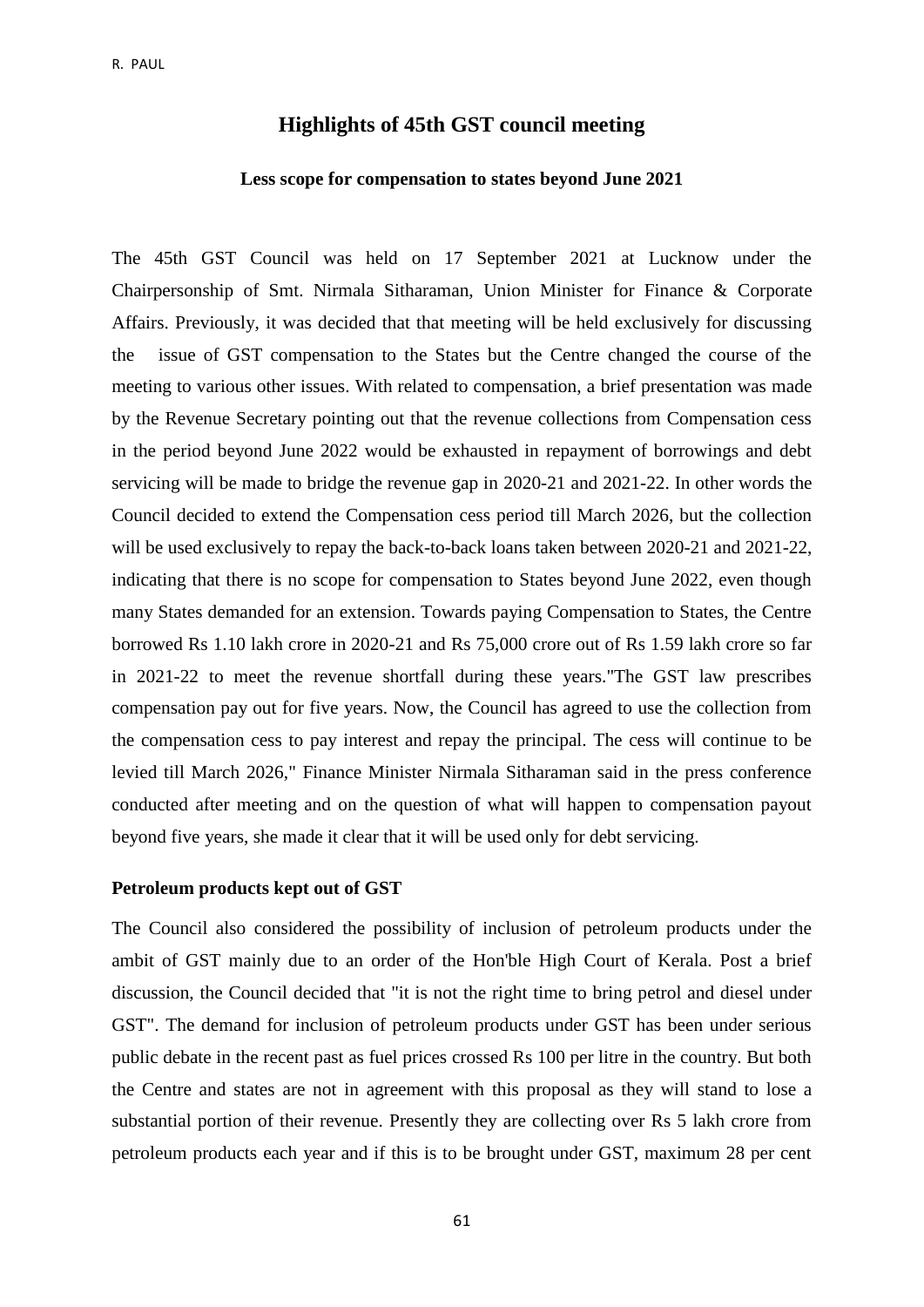would be levied on them which would result significant revenue shortfall for both the Centre and the States.

"Kerala will vehemently oppose any move to bring petroleum products under the GST as that will further reduce revenue generation for the state. It is estimated that, the state would lose around Rs 8000 crore annually if it brought under GST" Kerala Finance Minister, KN Balagoal

Clause 12(A) of the Article 366 of the Constitution provides "Goods and Services Tax" means any tax on supply of goods, or services or both except taxes on the supply of the alcoholic liquor for human consumption. Thus, supply of petroleum products is not excluded from the purview of GST. Article 279 A (5) of the Constitution prescribes that the GST Council shall recommend the date on which the goods and services tax be levied on petroleum crude, high speed diesel, motor spirit (commonly known as petrol), natural gas and aviation turbine fuel (ATF), also as per the Section 9(2) of the CGST Act, inclusion of these products in GST will require recommendation of the GST Council.

### **Reduction on life saving drugs**

The Council has decided to give tax exemption and reduction for selected life-saving drugs. There will be no GST on Amphotericin B, Tocilizumab till December 31, 2021. Concessional GST rates on Covid-19 related drugs, which were till September 30, have now been extended till December 31, 2021 only for medicines, but not for medical equipment. The proposal of reducing GST from 12% to 5% on seven more drugs used for cancer treatment till December 31, 2021 was also approved: Itolizumab, Posaconazole, Infliximab, Bamlanivimab and Etesevimab, Casirivimab and Imdevimab, 2-Deoxy-D-Glucose and Favipiravir. In the press conference conducted after GST Council meeting, Hon'ble Union Finance Minister said "There are some life-saving drugs not connected with Covid-19, but are very expensive, for which exemptions are being given. Zolgngelsma and Viltepso used for treatment of Spinal Muscular Atrophy (SMA), costing around Rs 16 crore will now be exempted from GST".

Chief Minister of Kerala has also written to Prime Minister seeking a waiver of Customs duty and GST on these costly life saving drugs. The customs duty of this was waived recently and the decision to exempt GST will be a great relief to the suffering people.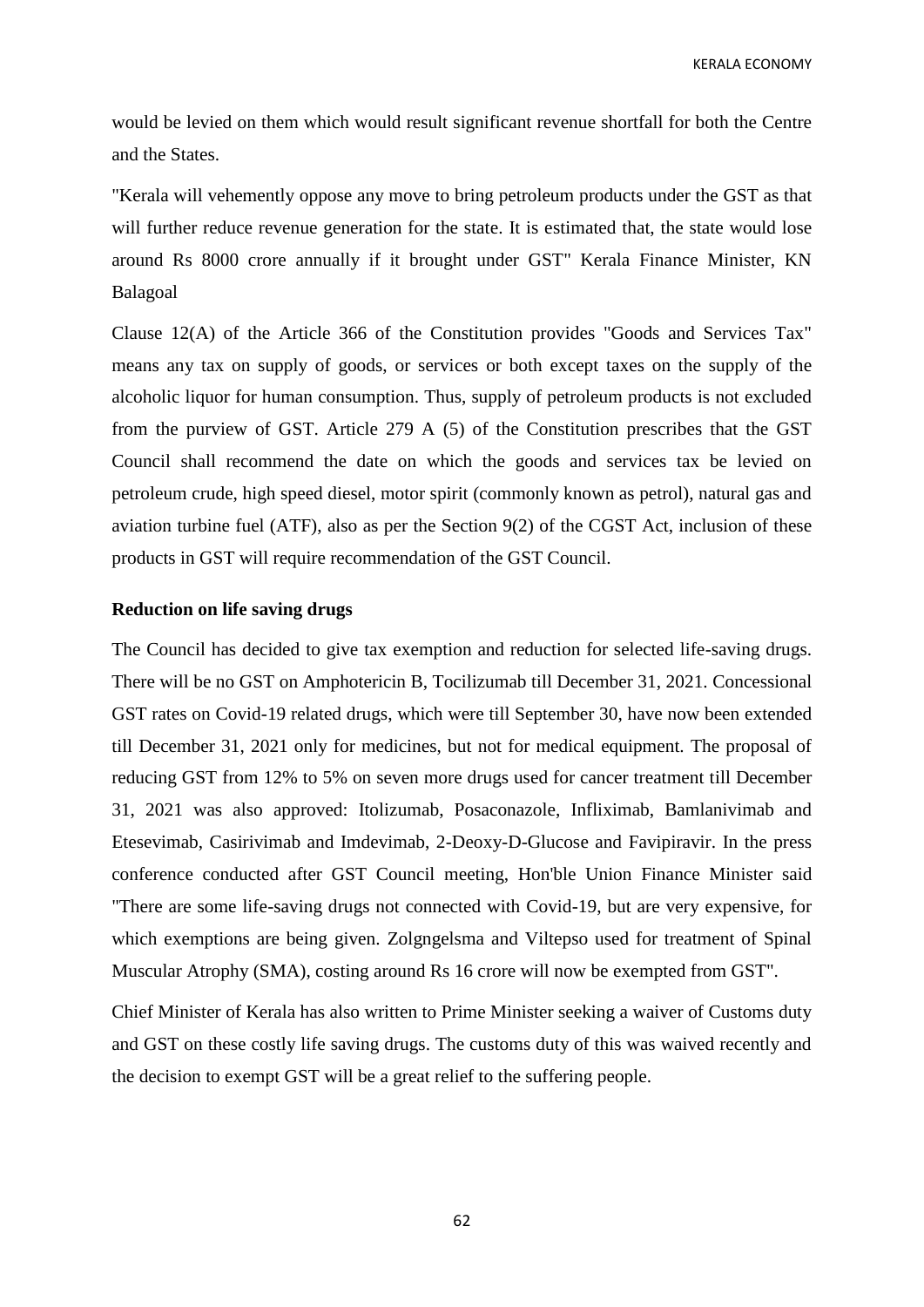### **Food delivery platforms**

The Council decided that e-commerce operators (ECOs) dealing with food delivery such as Swiggy and Zomato need to pay GST. Currently, it is being paid by the restaurant. Revenue Secretary clarified that "this is not a new tax and that there will be no implication on customers as the tax rate will continue to be 5 per cent". The two apps are now registered as tax collectors at source under GST.

Other important recommendations

- 1. The rate of GST has been increased to help mines and industries to adjust their ITC accumulated due to inverted duty structure, which was otherwise not eligible for refund.
	- a. Ores and concentrates of metals such as iron, copper, aluminum, zinc and few others increased from 5% to 18%
	- b. Specified Renewable Energy Devices and parts from 5% to 12%
	- c. Cartons, boxes, bags, packing containers of paper etc. from 12/18% to 18%
	- d. Waste and scrap of polyurethanes and other plastics from 5% to 18%
	- e. All kinds of pens from 12/18% to 18%
	- f. Railway parts, locomotives & other goods in Chapter 86 from 12% to 18%
	- g. Miscellaneous goods of paper like cards, catalogue and printed material (Chapter 49 of tariff) from 12% to 18%
- 2. GST rate reduced to 5% on Retro fitment kits for vehicles used by the disabled, Fortified Rice Kernels for schemes like ICDS etc, Medicine Keytruda for treatment of cancer and Biodiesel supplied to OMCs for blending with Diesel.
- 3. Supply of Mentha oil from unregistered person has been brought under reverse charge. Further, Council has also recommended that exports of Mentha oil should be allowed only against LUT and consequential refund of ITC. Hence export of menthe oil with payment of IGST and getting refund of the same will not be allowed.
- 4. BRICK KILNS would be brought under special composition scheme with threshold limit of Rs. 20 lakhs, with effect from 1.4.2022. Bricks would attract GST at the rate of 6% without ITC under the scheme. GST rate of 12% with ITC would otherwise apply to bricks.
- 5. Various state transport authorities are charging GST on transport vehicles given on hire to transport operators. This GST leads to increase in their cost of service as the output service is exempted. GST Council has now clarified that the renting of vehicle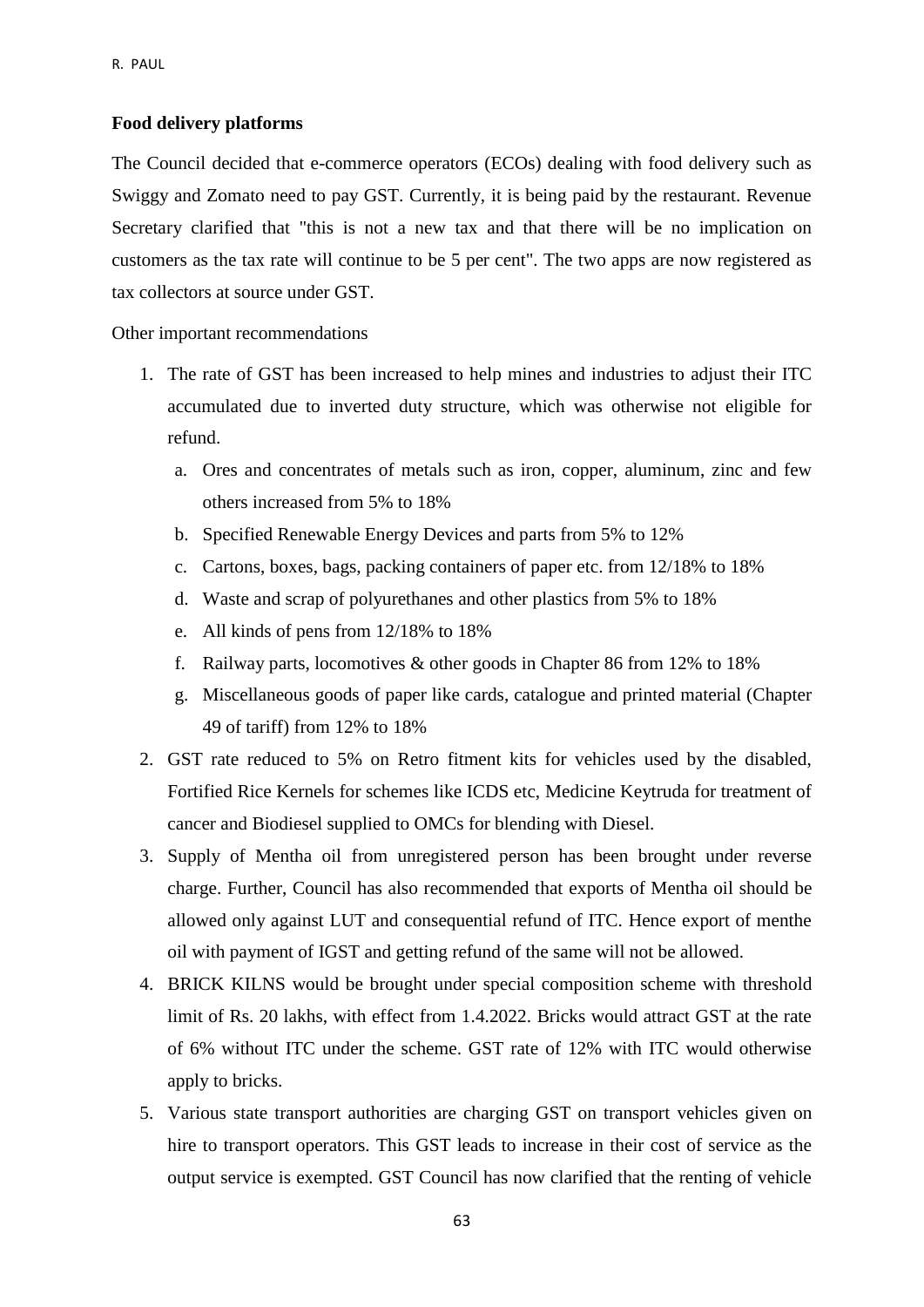by State Transport Undertakings and Local Authorities is covered by expression 'giving on hire' for the purposes of GST exemption

- 6. There has been long confusion in GST rate on Royalty paid on mining rights for the period 01.07.2017 to 31.12.2018. The confusion has been due to various contrary advance rulings. However it is now clarified that the services by way of grant of mineral exploration and mining rights attracted GST rate of 18% e.f. 01.07.2017.
- 7. Admission to amusement parks having rides etc. attracts GST rate of 18%. The GST rate of 28% applies only to admission to such facilities that have casinos etc.
- 8. Now Unutilized balance in CGST and IGST cash ledger may be allowed to be transferred between distinct persons (entities having same PAN but registered in different states), without going through the refund procedure.
- 9. The GST council had already clarified in its earlier meeting that Interest u/s 50 shall be charged only on delayed payment of tax from cash ledger. There has been continuous effort from the department to demand interest at 24% on all kinds of ITC reversals, even if it is ITC availed and not utilized, causing undue hardship on assesses.

However the GST council has now clarified that section 50(3) of the CGST Act to be amended retrospectively, w.e.f. 01.07.2017, to provide that interest is to be paid by a taxpayer on "ineligible ITC availed and utilized" and not on "ineligible ITC availed". It has also been decided that interest in such cases should be charged on ineligible ITC availed and utilized at 18% w.e.f. 01.07.2017.

- 10. There is no need to carry the physical copy of tax invoice in cases where invoice has been generated from e-invoice portal having IRN;
- 11. As per the provision of section 54(3) of GST law, no refund of unutilised ITC shall be allowed in cases where the goods exported out of India are subjected to export duty. There has been a dispute from department that goods attracting NIL rate of duty is also a rate of duty as per the judgment of Hon'ble Supreme Court and therefore goods attracting NIL rate shall also be considered as goods subject to export duty, hence refund not allowed.

The issue is now clarified that only those goods which are actually subjected to export duty i.e., on which some export duty has to be paid at the time of export, will be covered under the restriction imposed under section 54(3) of CGST Act, 2017 from availment of refund of accumulated ITC.

64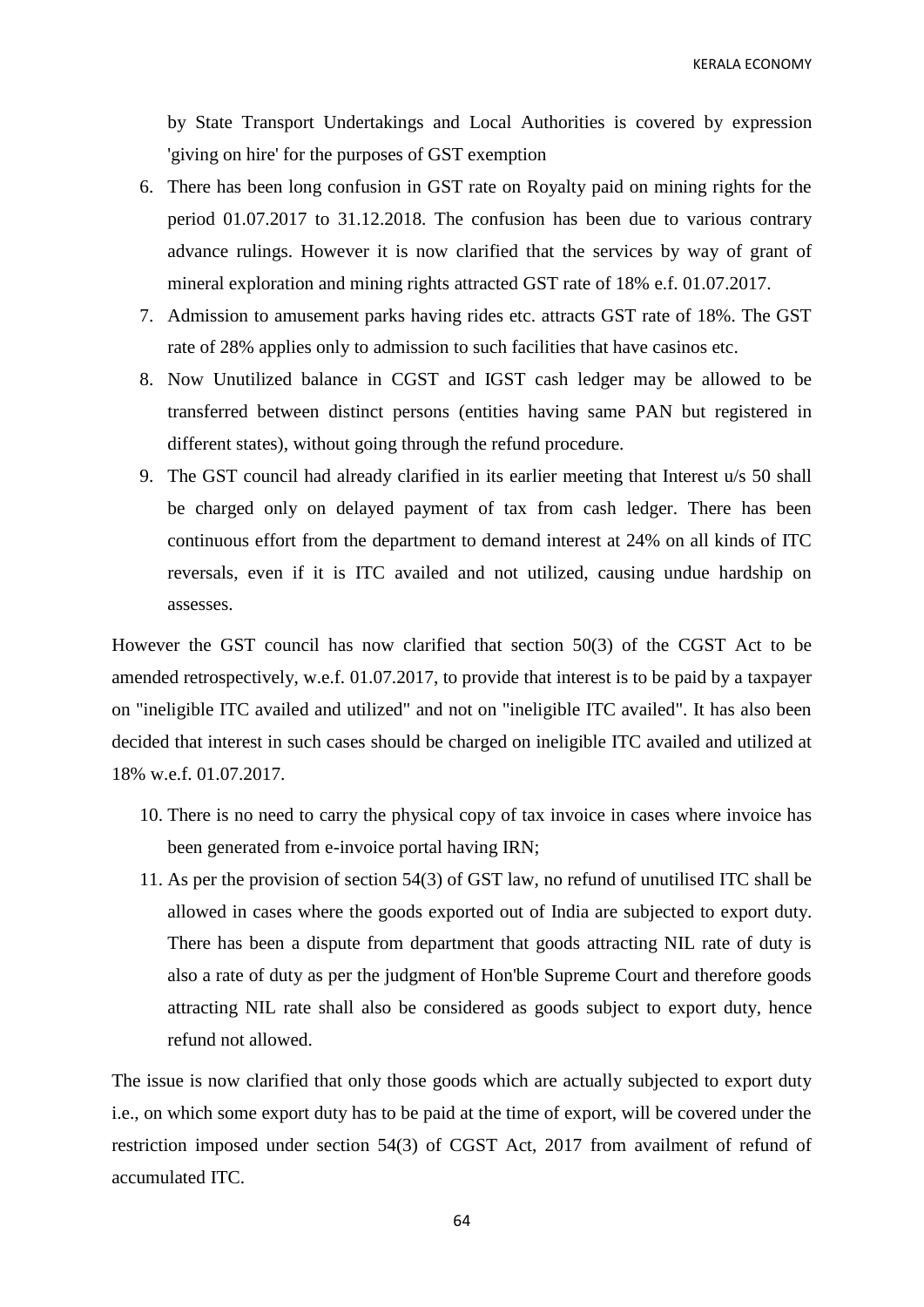12. GST law shall be amended to restrict registered person from filing of FORM GSTR-1, if he has not furnished the return in FORM GSTR-3B for the preceding month. Currently the condition is on non-filing of FORM GSTR-3B for the preceding two months.

Two GoM formed to examine the possibilities of rate rationalization and system reforms

The GST Council has discussed the need to undertake GST rate rationalization including correction of inverted duty structure with an objective to simplify the rate structure, to reduce classification related dispute and enhance GST revenue. Accordingly, a seven member GoM has constituted under the convenorship of Shri Basavaraj S. Bommai, Hon'ble Chief Minister of Karnataka to study and report on rate rationalization within two months. Shri K.N Balagopal, Finance Minister of Kerala is also part of the GoM along with Finance Ministers of Bihar, Goa, Rajasthan, Uttar Pradesh and west Bengal. The GoM shall consider the following issues:

- 1. Review the supply of goods and Services exempt under GST with an objective to expand the tax base and eliminate breaking of ITC chain;
- 2. Review the instances of inverted duty structure other than where Council has already taken a decision to correct the inverted structure and recommend suitable rates to eliminate inverted duty structure as far as possible so as to minimize instances of refund.
- 3. Review the current tax slab rates and recommend changes in the same as may be needed to garner required resources; and
- 4. Review the current rate slab structure of GST, including special rates, and recommend rationalization measures, including merger of tax rate slabs, required for a simpler rate structure in GST.

The Council has acknowledged that IT systems have stabilized and there is a need to introduce IT based cheeks and balances in the GST IT system. The Council has also acknowledged the use of data analysis like BIFA system of GSTN and stressed on expanding use of data analytics in increasing efficacy and efficiency of GST administration. Accordingly, an eight member GoM has constituted under the convenorship of Shri Ajit Pawar, Hon'ble Dy. Chief Minister of Maharashtra to study and report on GST system reforms with the following ToR;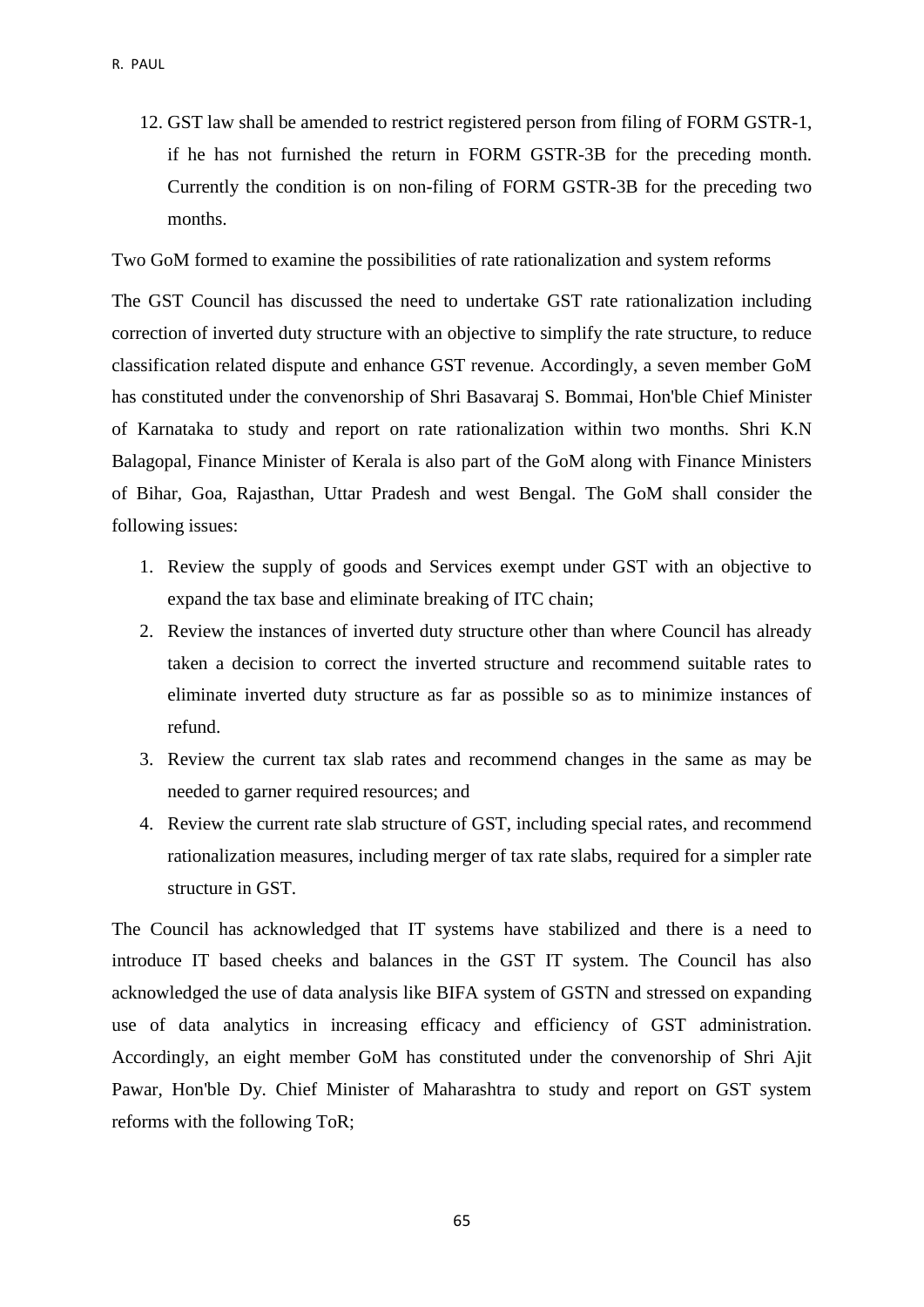- 1. Review the IT tools and interface available with tax officers and suggest measures to make the system more effective and efficient including changes in business process;
- 2. Identify potential sources of evasion and suggest changes in business process and IT systems to plug revenue leakage;
- 3. Identify possible use of data analysis towards better compliance and revenue augmentation and suggest use of such data analysis;
- 4. Identify mechanisms for better coordination between Central and State tax administration and tax administrations of different States; and suggest timeline for changes recommended.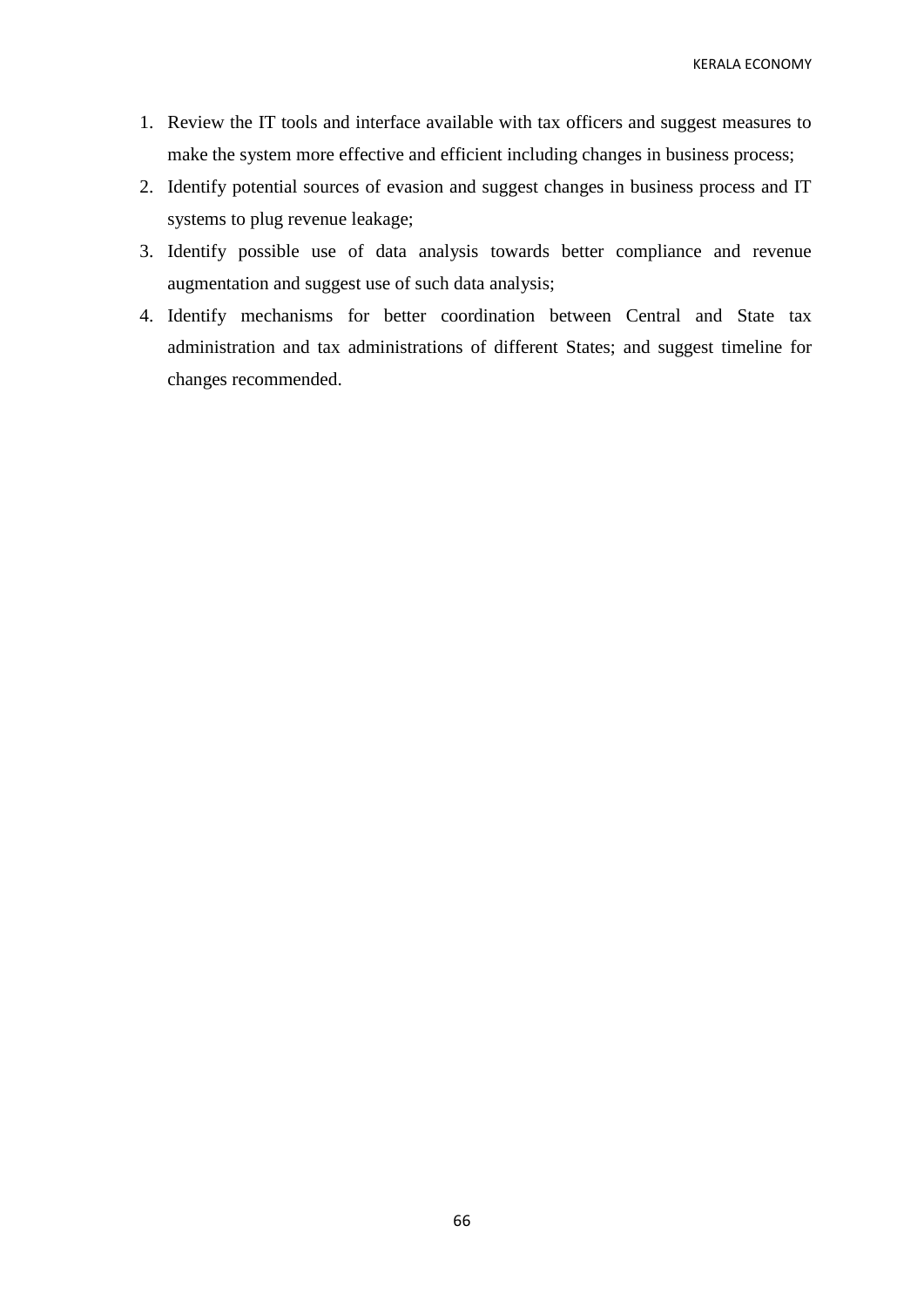# **GST revenue collection for August and September 2021: An analysis**

# **Gross GST collection was Rs 1,12,020 crore in August 2021 and Rs.1,17,010 crore in September 2021**

The gross GST collections for August and September 2021 have crossed Rs 1 lakh crore, which indicates that the economy is recovering gradually from the second wave of Covid-19. Apart from that, the revenue augmentation and anti-evasion measures, especially action against fake billers have also been contributing to the enhanced GST collections. The gross GST revenue collection in the month of August 2021 was Rs 1,12,020 crore of which CGST is Rs 20,522 crore, SGST is Rs 26,605 crore, IGST is Rs 56,247 crore and Cess is Rs 8,646 crore. The government has settled Rs 23,043 crore to CGST and Rs 19,139 crore to SGST from IGST as regular settlement. In addition, Centre has also settled Rs 24,000 crore as IGST ad-hoc settlement in the ratio of 50:50 between Centre and States/UTs. The total revenue of Centre and the States after regular and ad-hoc settlements in the month of August 2021 is Rs 55,565 crore for CGST and Rs 57,744 crore for the SGST. The revenues for the month of August 2021 are 30% higher than the GST revenues in the same month last year. During the month, the revenues from domestic transaction (including import of services) are 27% higher than the revenues from these sources during the same month last year. Even as compared to the August revenues in 2019-20 of Rs 98,202 crore, this is a growth of 14%.



**Comparison of GST Collection for August & September 2021**

**Source:** PIB press release dated 1.10.2021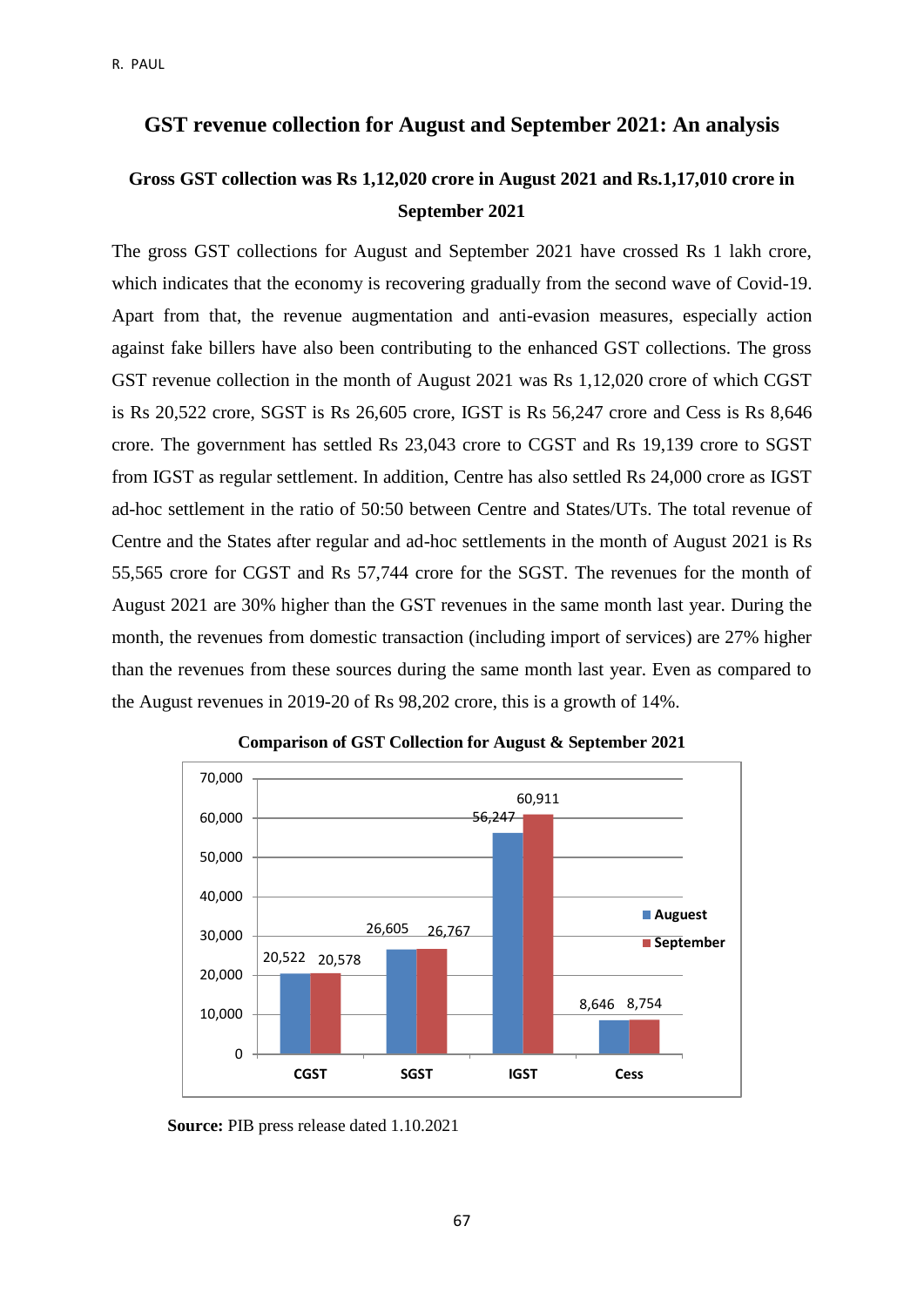In the month of September, the Government has collected Rs 1,17,010 crore of which CGST is Rs 20,578 crore, SGST is Rs 26,767 crore, IGST is Rs. 60,911crore (including Rs 29,555 crore collected on import of goods) and Cess is Rs 8,754 crore (including Rs 623 crore collected on import of goods).The government has settled Rs 28,812 crore to CGST and Rs 24,140 crore to SGST from IGST as regular settlement. The total revenue of Centre and the States after regular settlements in the month of September 2021 is Rs 49,390 crore for CGST and Rs 50,907 crore for the SGST. The revenues for the month of September 2021 are 23% higher than the GST revenues in the same month last year. During the month, revenues from import of goods were 30% higher and the revenues from domestic transaction (including import of services) are 20% higher than the revenues from these sources during the same month last year. The revenue for September 2020 was, in itself at a growth of 4% over the revenue of September 2019 of Rs 91,916 crore.

The average monthly gross GST collection for the second quarter of the current year has been Rs 1.15 lakh crore, which is 5% higher than the average monthly collection of Rs 1.10 lakh crore in the first quarter of the year. This clearly indicates that the economy is recovering at a fast pace. Coupled with economic growth, anti-evasion activities, especially action against fake billers have also been contributing to the enhanced GST collections. It is expected that the positive trend in the revenues will continue and the second half of the year will post higher revenues

### **State wise GST collection for August and September 2021**

When we look at the GST monthly collection of selected States during the month of August and September 2021 as compared to same months in the last year, it indicates that the key manufacturing States has achieved of 25-35 per cent growth in August 2021 compared to August 2020and, Odisha and Jharkhand shows significant growth rate of more than 40 per cent. When we analyze the monthly collection of September 2021 among the States, almost all States has achieved positive growth rate except the State of Bihar which reported a growth rate of -12. The State wise grant collection was Rs.84490 and Rs. 86832 crore in August and September 2021 respectively. This shows the States are slowly recovering from the second wave of Covid-19 pandemic.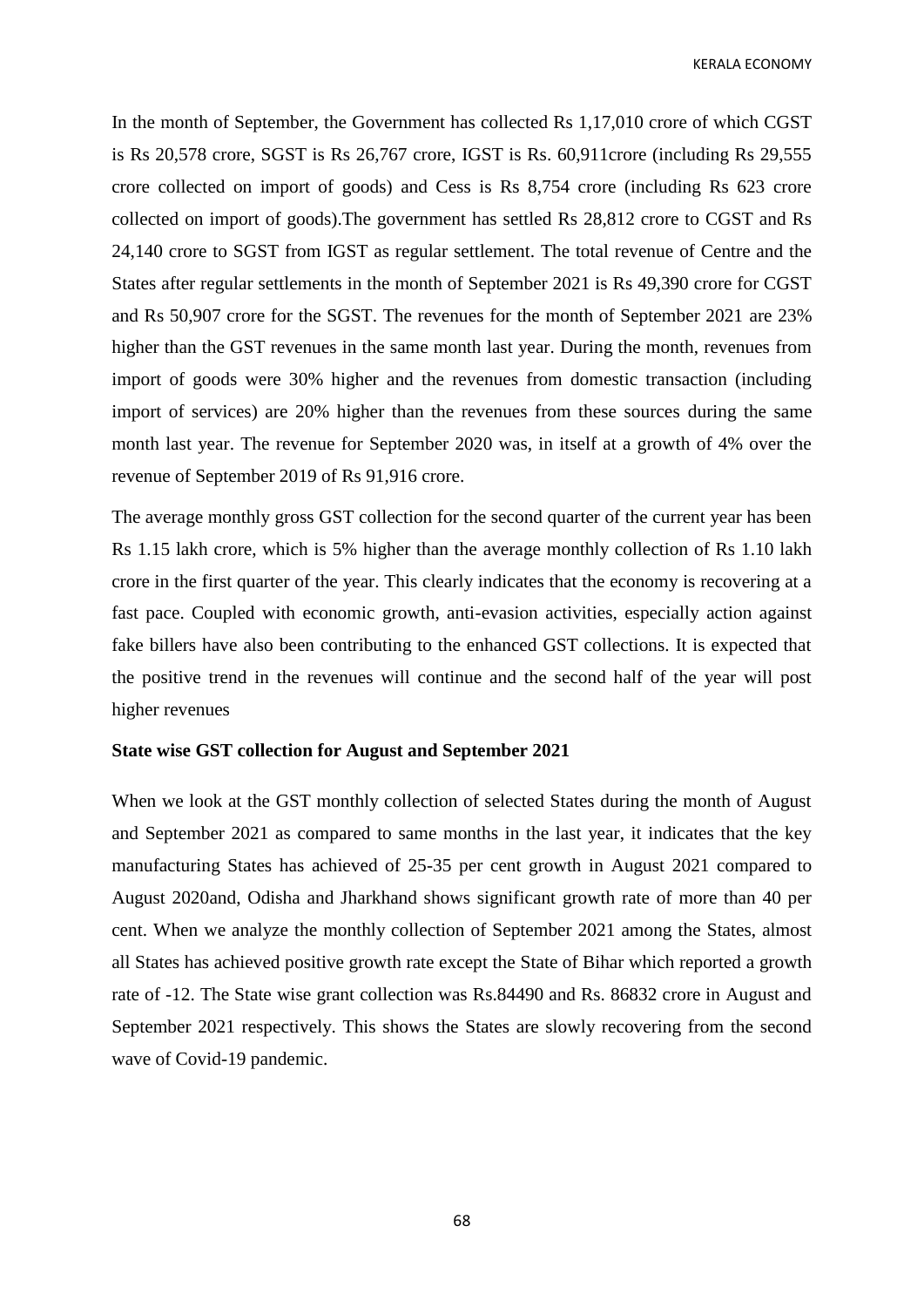| <b>States/UTs</b>                        | Aug.2020 | Aug.2021 | <b>Change</b> | Sep.2020 | Sep.2021 | <b>Change</b> |
|------------------------------------------|----------|----------|---------------|----------|----------|---------------|
| J&K                                      | 326      | 392      | 20%           | 368      | 377      | 3%            |
| Himachal Pradesh                         | 597      | 704      | 18%           | 653      | 680      | 4%            |
| Punjab                                   | 1139     | 1414     | 24%           | 1194     | 1402     | 17%           |
| Uttarakhand                              | 1006     | 1089     | 8%            | 1065     | 1131     | 6%            |
| Haryana                                  | 4373     | 5618     | 28%           | 4712     | 5577     | 18%           |
| Delhi                                    | 2880     | 3605     | 25%           | 3146     | 3605     | 15%           |
| Rajasthan                                | 2580     | 3049     | 18%           | 2647     | 2959     | 12%           |
| <b>Uttar Pradesh</b>                     | 5098     | 5946     | 17%           | 5075     | 5692     | 12%           |
| <b>Bihar</b>                             | 967      | 1037     | 7%            | 996      | 876      | $-12%$        |
| Assam                                    | 709      | 959      | 35%           | 912      | 968      | 6%            |
| West Bengal                              | 3053     | 3678     | 20%           | 3393     | 3778     | 11%           |
| Jharkhand                                | 1498     | 2166     | 45%           | 1656     | 2198     | 33%           |
| Odisha                                   | 2348     | 3317     | 41%           | 2384     | 3326     | 40%           |
| Chhattisgarh                             | 1994     | 2391     | 20%           | 1841     | 2233     | 21%           |
| Madhya Pradesh                           | 2209     | 2438     | 10%           | 2176     | 2329     | 7%            |
| Gujarat                                  | 6030     | 7556     | 25%           | 6090     | 7780     | 28%           |
| Maharashtra                              | 11602    | 15175    | 31%           | 13546    | 16584    | 22%           |
| Karnataka                                | 5502     | 7429     | 35%           | 6050     | 7783     | 29%           |
| Goa                                      | 213      | 285      | 34%           | 240      | 319      | 33%           |
| Kerala                                   | 1229     | 1612     | 31%           | 1552     | 1764     | 14%           |
| Tamil Nadu                               | 5243     | 7060     | 35%           | 6454     | 7842     | 21%           |
| Telangana                                | 2793     | 3526     | 26%           | 2796     | 3494     | 25%           |
| Andhra Pradesh                           | 1955     | 2591     | 33%           | 2141     | 2595     | 21%           |
| <b>Grand Total</b><br>(all States & UTs) | 66598    | 84490    | 27%           | 72250    | 86832    | 20%           |

Table 1. State wise GST collected during August and September 2021

**Source:** Compiled from PIB Press Release dated 01.09.2021& 01.10.2021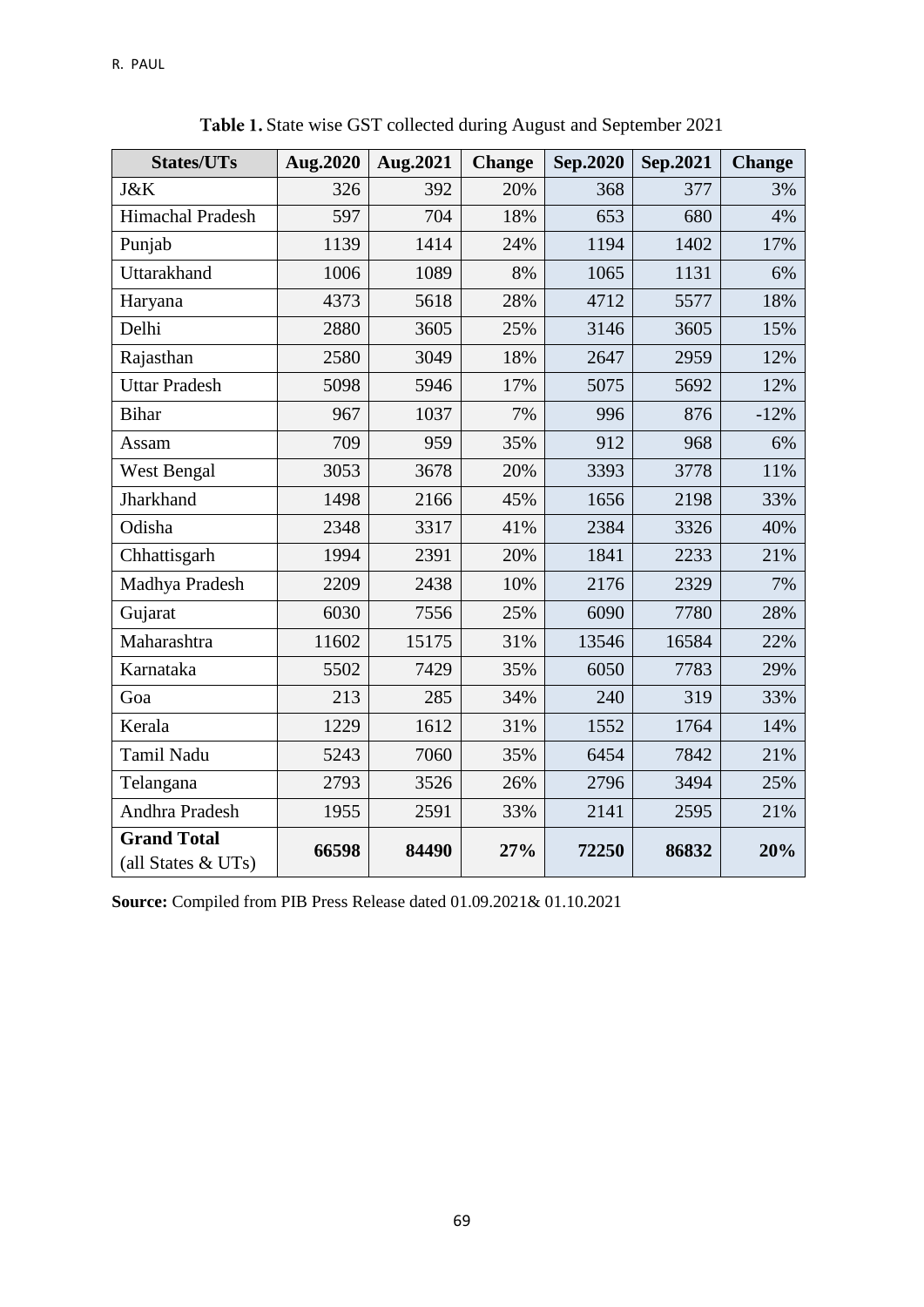### **GST Compensation released to states**

The Union Government on 15th July 2021 has released Rs75,000 crore to the States and UTs with Legislature under the back-to-back loan facility in lieu of GST Compensation. This release is in addition to normal GST compensation being released every 2 months out of actual cess collection. Subsequent to the 43rd GST Council Meeting held on 28th May 2021, it was decided that the Central Government would borrow Rs 1.59 lakh crore and release it to States and UTs on a back-to-back basis to meet the resource gap due to the short release of Compensation on account of inadequate amount in the Compensation Fund. This amount is as per the principles adopted for a similar facility in FY 2020-21, where an amount of Rs1.10 lakh crore was released to States under a similar arrangement. This amount of Rs1.59 lakh crore would be over and above the compensation in excess of Rs1 lakh crore (based on cess collection) that is estimated to be released to States/UTs during this financial year. The sum total of Rs2.59 lakh crore is expected to pay GST compensation to States/UTs for FY 2021-22.

All eligible States and UTs have agreed to the arrangements of funding of the compensation shortfall under the back-to-back loan facility. For effective response and management of Covid-19 pandemic and a step-up in capital expenditure, all States and UTs have a very important role to play. The release of Rs 75,000 crore being made now is funded from borrowings of Centre in 5-year securities, totaling Rs 68,500 crore and 2-year securities for Rs 6,500 crore issued in the current financial year, at a Weighted Average Yield of 5.60 and 4.25 percent per annum respectively.

# **The State/ UTs wise details of amount released in lieu of GST Compensation are given below:**

| SI.<br>No.       | Name of the State/ UTs | <b>GST Compensation shortfall released</b> |              |              |  |
|------------------|------------------------|--------------------------------------------|--------------|--------------|--|
|                  |                        | 5-year<br>tenor                            | 2-year tenor | <b>Total</b> |  |
| 1.               | Andhra Pradesh         | 1409.67                                    | 133.76       | 1543.43      |  |
| $\overline{2}$ . | Assam                  | 764.29                                     | 72.52        | 836.81       |  |
| 3.               | <b>Bihar</b>           | 2936.53                                    | 278.65       | 3215.18      |  |
| 4.               | Chhattisgarh           | 2139.06                                    | 202.98       | 2342.04      |  |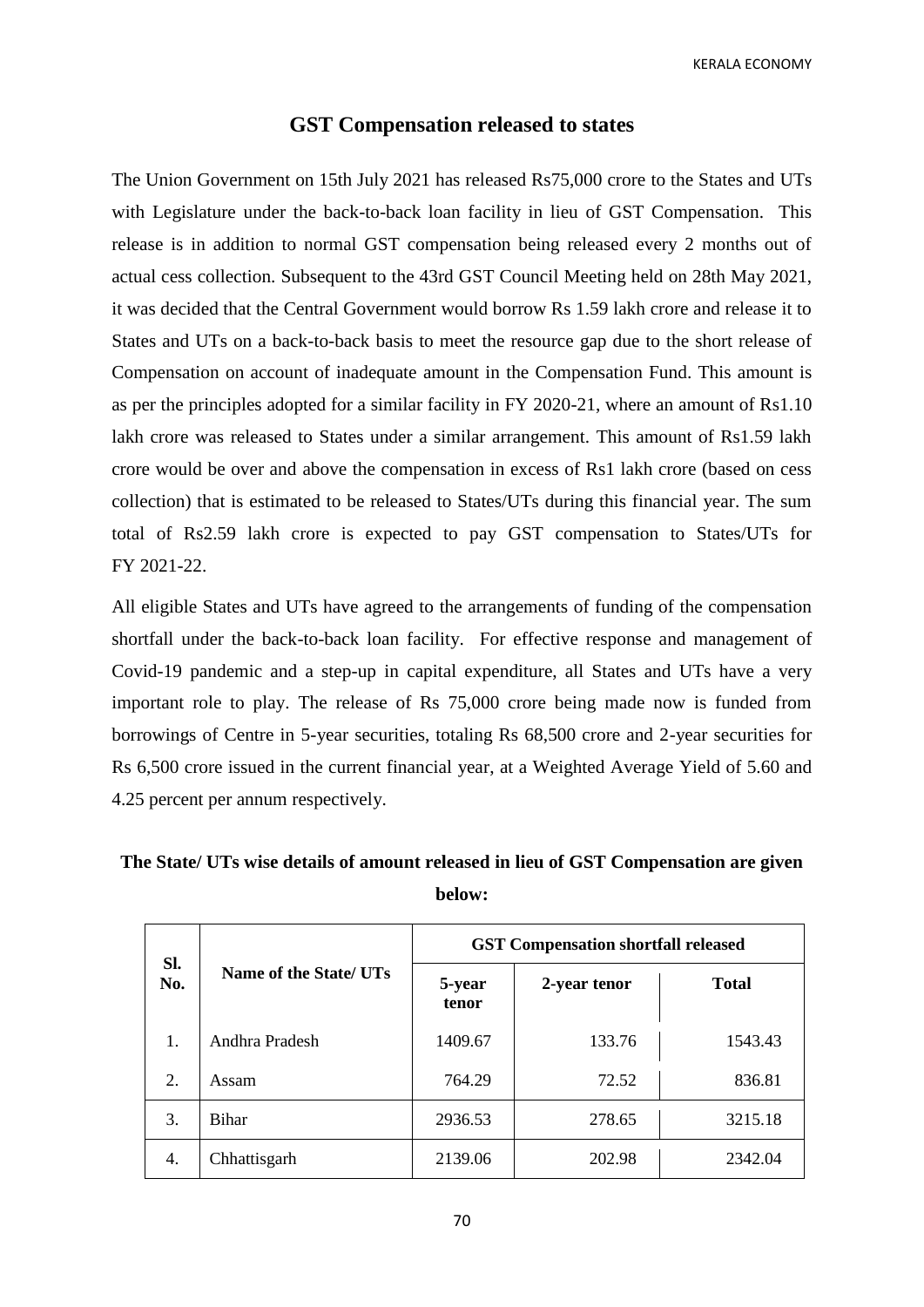|     | SI.<br>Name of the State/ UTs | <b>GST Compensation shortfall released</b> |              |              |  |
|-----|-------------------------------|--------------------------------------------|--------------|--------------|--|
| No. |                               | 5-year<br>tenor                            | 2-year tenor | <b>Total</b> |  |
| 5.  | Goa                           | 364.91                                     | 34.63        | 399.54       |  |
| 6.  | Gujarat                       | 5618.00                                    | 533.10       | 6151.10      |  |
| 7.  | Haryana                       | 3185.55                                    | 302.28       | 3487.83      |  |
| 8.  | Himachal Pradesh              | 1161.08                                    | 110.18       | 1271.26      |  |
| 9.  | Jharkhand                     | 1070.18                                    | 101.55       | 1171.73      |  |
| 10. | Karnataka                     | 7801.86                                    | 740.31       | 8542.17      |  |
| 11. | Kerala                        | 3765.01                                    | 357.26       | 4122.27      |  |
| 12. | Madhya Pradesh                | 3020.54                                    | 286.62       | 3307.16      |  |
| 13. | Maharashtra                   | 5937.68                                    | 563.43       | 6501.11      |  |
| 14. | Meghalaya                     | 60.75                                      | 5.76         | 66.51        |  |
| 15. | Odisha                        | 2770.23                                    | 262.87       | 3033.10      |  |
| 16. | Punjab                        | 5226.81                                    | 495.97       | 5722.78      |  |
| 17. | Rajasthan                     | 3131.26                                    | 297.13       | 3428.39      |  |
| 18. | Tamil Nadu                    | 3487.56                                    | 330.94       | 3818.50      |  |
| 19. | Telangana                     | 1968.46                                    | 186.79       | 2155.25      |  |
| 20. | Tripura                       | 172.76                                     | 16.39        | 189.15       |  |
| 21. | <b>Uttar Pradesh</b>          | 3506.94                                    | 332.78       | 3839.72      |  |
| 22. | Uttarakhand                   | 1435.95                                    | 136.26       | 1572.21      |  |
| 23. | West Bengal                   | 2768.07                                    | 262.66       | 3030.73      |  |
| 24. | UT of Delhi                   | 2668.12                                    | 253.18       | 2921.30      |  |
| 25. | UT of Jammu & Kashmir         | 1656.54                                    | 157.19       | 1813.73      |  |
| 26. | UT of Puducherry              | 472.19                                     | 44.81        | 517.00       |  |
|     | <b>Total</b>                  | 68500.00                                   | 6500.00      | 75000.00     |  |

**Source:** PIB Press Release dated 15.07.2021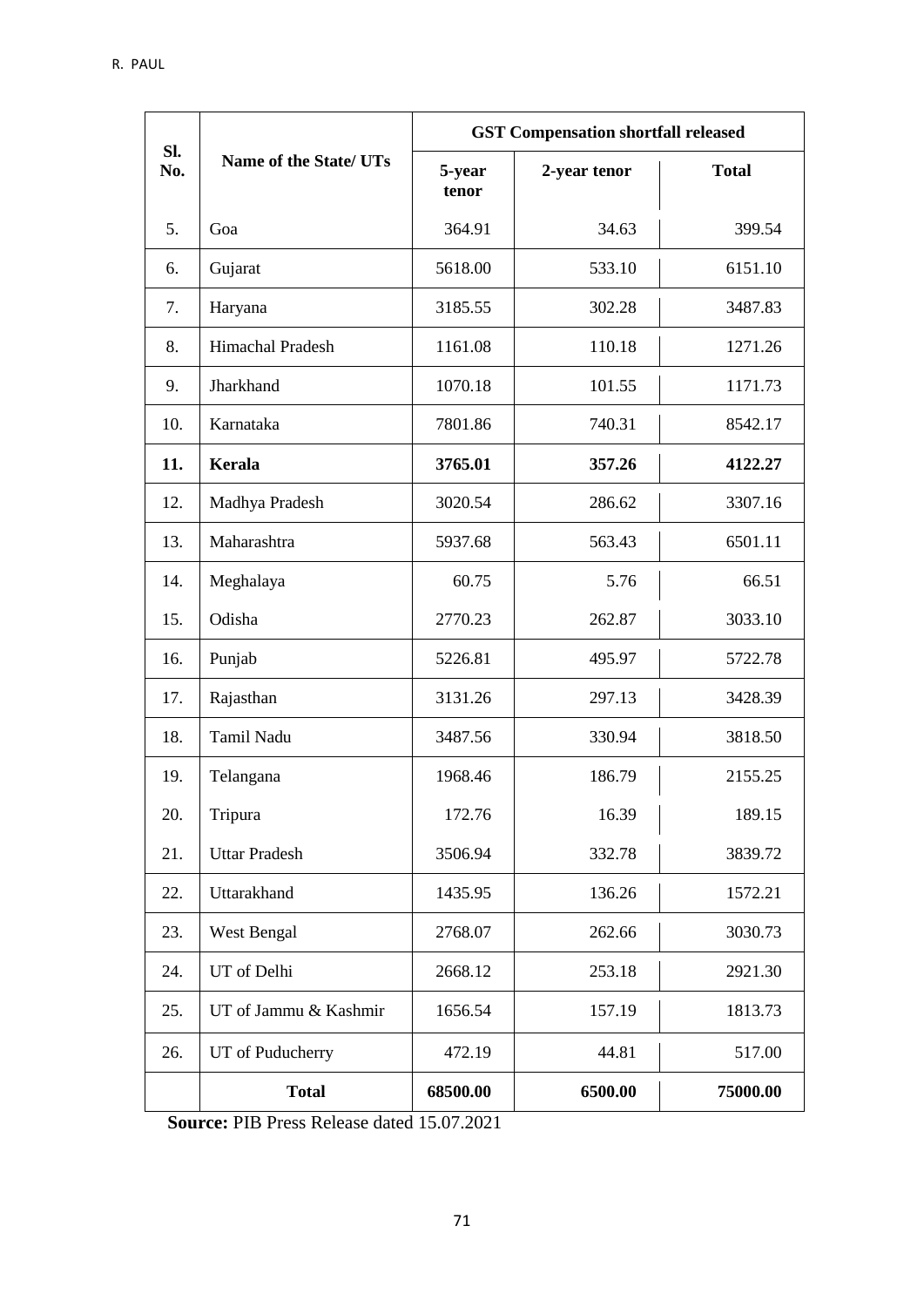## **Statutory updates on GST**

The CBIC has issued five central tax notifications, seven central tax (rate) notifications, seven integrated tax (rate) notifications, and five circulars in the month of August and September 2021.

# **Notifications**

- 1) The filing of GSTR-3B and GSTR-1/ IFF by companies using electronic verification code (EVC), instead of Digital Signature certificate (DSC) has already been enabled for the period from 27.04.2021 to 31.08.2021. This has been further extended to 31st October, 2021 under Notification No. 32/2021-CT, dated 29.08.202. The above extension of the closing date of late fee amnesty scheme and extension of time limit for filing of application for revocation of cancellation of registration will benefit a large number of taxpayers, specially small taxpayers, who could not file their returns in time due to various reasons, mainly because of difficulties caused by Covid-19 pandemic, and whose registrations were cancelled due to the same.
- 2) The Government, vide Notification No. 19/2021- CT, dated 01.06.2021, had provided relief to the taxpayers by reducing / waiving late fee for non-furnishing FORM GSTR-3B for the tax periods from July, 2017 to April, 2021, if the returns for these tax periods are furnished between 01.06.2021 to 31.08.2021. Vide Notification No. 33/2021- CT, dated 29.08.2021, the last date to avail benefit of the late fee amnesty scheme, has now been extended from existing 31.08.2021 to 30.11.2021.
- 3) Government has also extended the timelines for filing of application for revocation of cancellation of registration to 30.09.2021, where the due date of filing of application for revocation of cancellation of registration falls between 01.03.2020 to 31.08.2021. The extension vide Notification No. 34/2021- CT, dated 29.08.2021 would be applicable only in those cases where registrations have been cancelled under clause (b) or clause (c) of sub-section (2) of section 29 of the CGST Act.
- 4) Few specified persons notified under Notification No. 3/2021-CT, dated 23.02.2021 such as Government Departments, PSUs, person who is not a citizen of India, etc. who are already registered under the GST law, are excluded from the requirement of getting Aadhar Authentication vide Notification No. 35/2021 - CT, dated 24.09. 2021.
- 5) The Government has amended the CGST Rules, 2017 vide Notification No. 35/2021 CT, dated 24.09. 2021. The brief of this amendments are as under: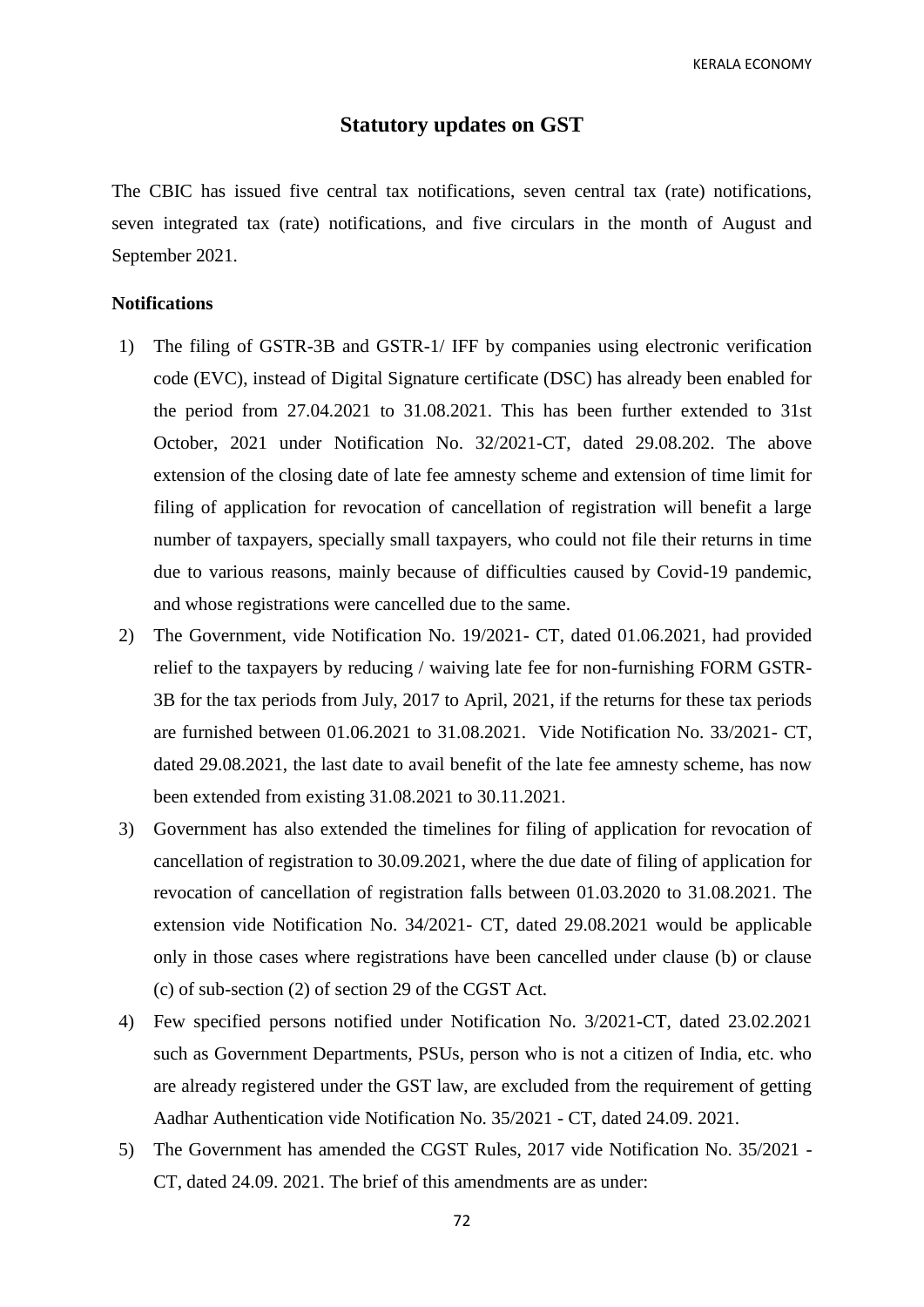- a) Aadhaar authentication mandated for persons already registered under the GST law for the purpose of filing revocation of cancellation of registration and for filing refund applications under Rule 89 including refund of IGST paid on export of goods
- b) Bank account furnished on GST portal should be in the name of registered person and is also required to be linked with the PAN. Refund would be granted in such bank account only. For proprietors, linking of Aadhaar with PAN is to be mandated under GST law
- c) Change in the frequency of filing Form GST ITC-04
- d) Restricting filing of GSTR-1 where the GSTR-3B of previous month is not filed
- e) Insertion of specific rules for granting the refund of tax which paid under wrong head

(Source: CBIC, https://www.cbic.gov.in/htdocs-cbec/gst/noticentraltax)

### **Notifications (Central Tax-Rate)**

To give effect to recommendation of 45th GST Council meeting CBIC has issued 7 Central Tax (Rate) Notifications on 30.09.2021. These are amends GST Rate on Services and Goods, Exempts certain services and Goods from GST and notified RCM applicability on supply of menthe oil by unregistered person to registered person, with effect from 1st October, 2021.

| <b>Notification No.</b> | Date       | <b>Title</b>                                         |
|-------------------------|------------|------------------------------------------------------|
| 06-2021-CT (Rate)       | 30.09.2021 | Amend notification No. 11/2017- CT (Rate) so as to   |
|                         |            | notify CGST rates recommended by GST Council in its  |
|                         |            | $45th$ meeting held on 17.09.2021                    |
| $07/2021$ -CT (Rate)    | 30.09.2021 | Amend notification No. 12/2017- CT (Rate) so as to   |
|                         |            | implement recommendations made by GST Council in its |
|                         |            | 45th meeting                                         |
| 08/2021-CT (Rate)       | 30.09.2021 | Amend notification No. 1/2017- CT (Rate)             |
| 09/2021-CT (Rate)       | 30.09.2021 | Amend notification No. 2/2017- CT (Rate)             |
| $10/2021$ -CT (Rate)    | 30.09.2021 | Amend notification No. 4/2017- CT (Rate)             |
| $11/2021$ -CT (Rate)    | 30.09.2021 | Amend notification No. 39/2017- CT (Rate)            |
| $12/2021$ -CT (Rate)    | 30.09.2021 | Exempt CGST on specified medicines used in COVID-19, |
|                         |            | up to 31st December, 2021                            |

**Source:** CBIC, https://www.cbic.gov.in/htdocs-cbec/gst/noticentraltaxrate

### **Notifications (Integrated Tax-Rate)**

To give effect to recommendation of 45th GST Council meeting CBIC has issued 7 Integrated Tax (Rate) Notifications on 30.09.2021. (Table 2)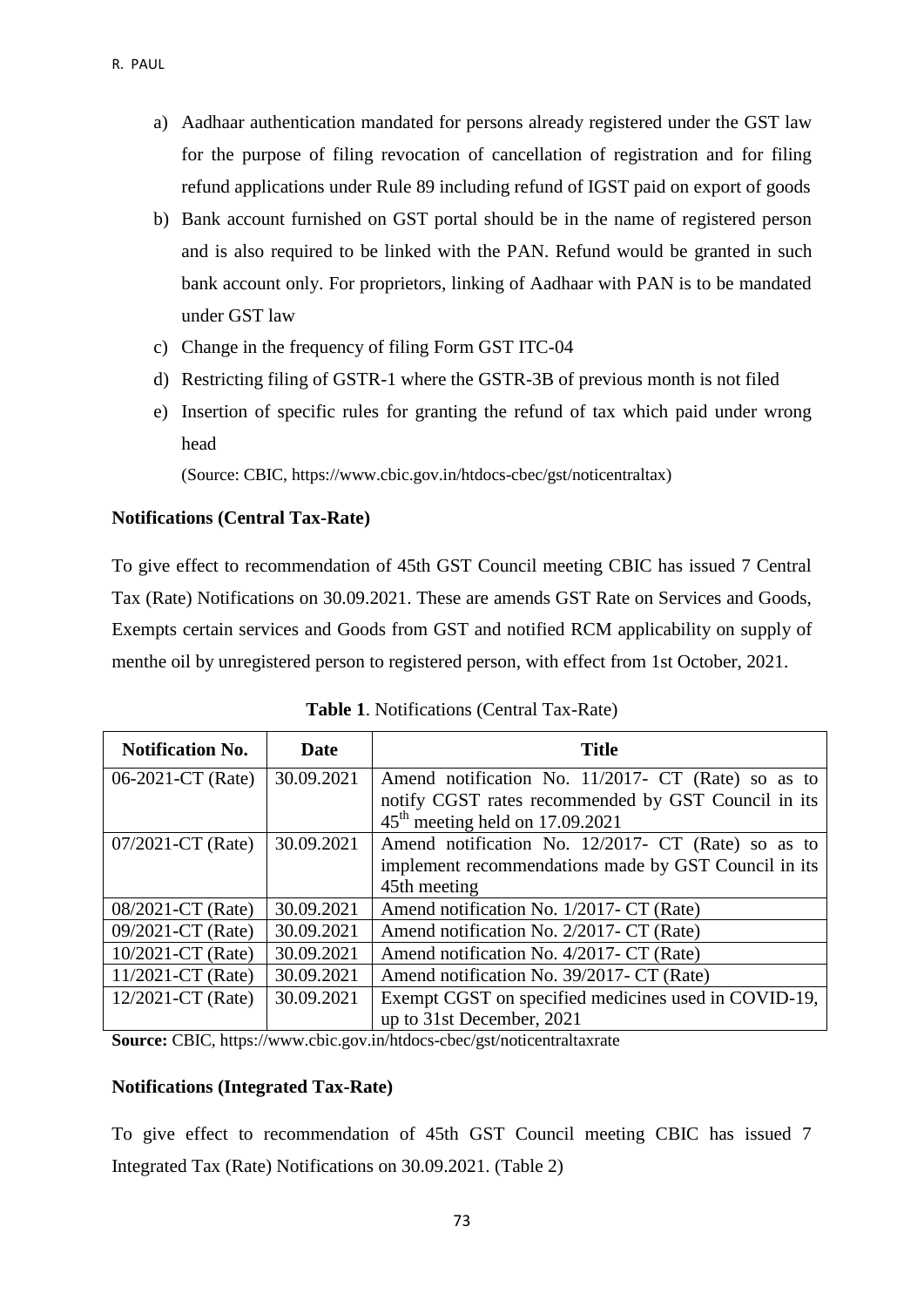| <b>Notification No.</b> | <b>Date</b> | <b>Title</b>                                      |
|-------------------------|-------------|---------------------------------------------------|
| $12/2021$ -IGST (Rate)  | 30.09.2021  | IGST exemption on specified medicines used in     |
|                         |             | COVID-19                                          |
| $11/2021$ - IGST (Rate) | 30.09.2021  | Reg. IGST on Food for free distribution to        |
|                         |             | economically weaker sections                      |
| 10/2021- IGST (Rate)    | 30.09.2021  | IGST payable under RCM on essential oils other    |
|                         |             | than those of citrus fruit w.e.f 01.10.2021       |
| $9/2021 - IGST$ (Rate)  | 30.09.2021  | IGST Exemption on Seeds, fruit & spores used for  |
|                         |             | sowing w.e.f 01.10.2021                           |
| $8/2021$ - IGST (Rate)  | 30.09.2021  | Changes in IGST Rate on Certain Goods w.e.f       |
|                         |             | 01.10.2022                                        |
| $07/2021 - IGST$ (Rate) | 30.09.2021  | Changes in IGST exemption on Supply of services   |
|                         |             | w.e.f 01.10.2021                                  |
|                         |             | CBIC notifies IGST Rate on various services w.e.f |
| 06/2021 - IGST (Rate)   | 30.09.2021  | 01.10.2021                                        |

**Table 2.** Notifications (Integrated Tax-Rate)

**Source:** CBIC, https://www.cbic.gov.in/htdocs-cbec/gst/noticentraltaxrate

### **Circular**

(1) *Circular No. 158/14/2021-GST dated 6.09.2021*, clarified the issues relating to the extension of timelines for application for revocation of cancellation of registration in view of Notification No. 34/2021-CT, dated 2908.2021. The Government has issued this notification to extend the timelines for filing of application for revocation of cancellation of registration to 30th September, 2021, where the due date of filing of application for revocation of cancellation of registration falls between 1st March, 2020 to 31st August, 2021 and registration was cancelled on account of non-filing of GST returns. Now, this circular has been issued to provide clarification that the benefit of extension shall be available irrespective of the status of such applications. The benefit shall be available whether application for revocation of cancellation of registration has not been filed by the taxpayer or where application has already been filed but pending with the proper officer or where application was rejected irrespective appeal is filed against it or not. This circular also clarifies the cases where the due date of filing applications for revocation of registration can be extended further for the period of 60 days  $(30 + 30)$  by the Joint Commissioner/ Additional Commissioner/ Commissioner.

(2) *Circular 159/15/2021-GST dated 20.09.2021* focuses on resolving the issue of confusion in the definitions of an intermediary with the help of examples. Definition of intermediary "Intermediary means a broker, an agent or any other person, by whatever name called, who arranges or facilitates the supply of goods or services or both, or securities, between two or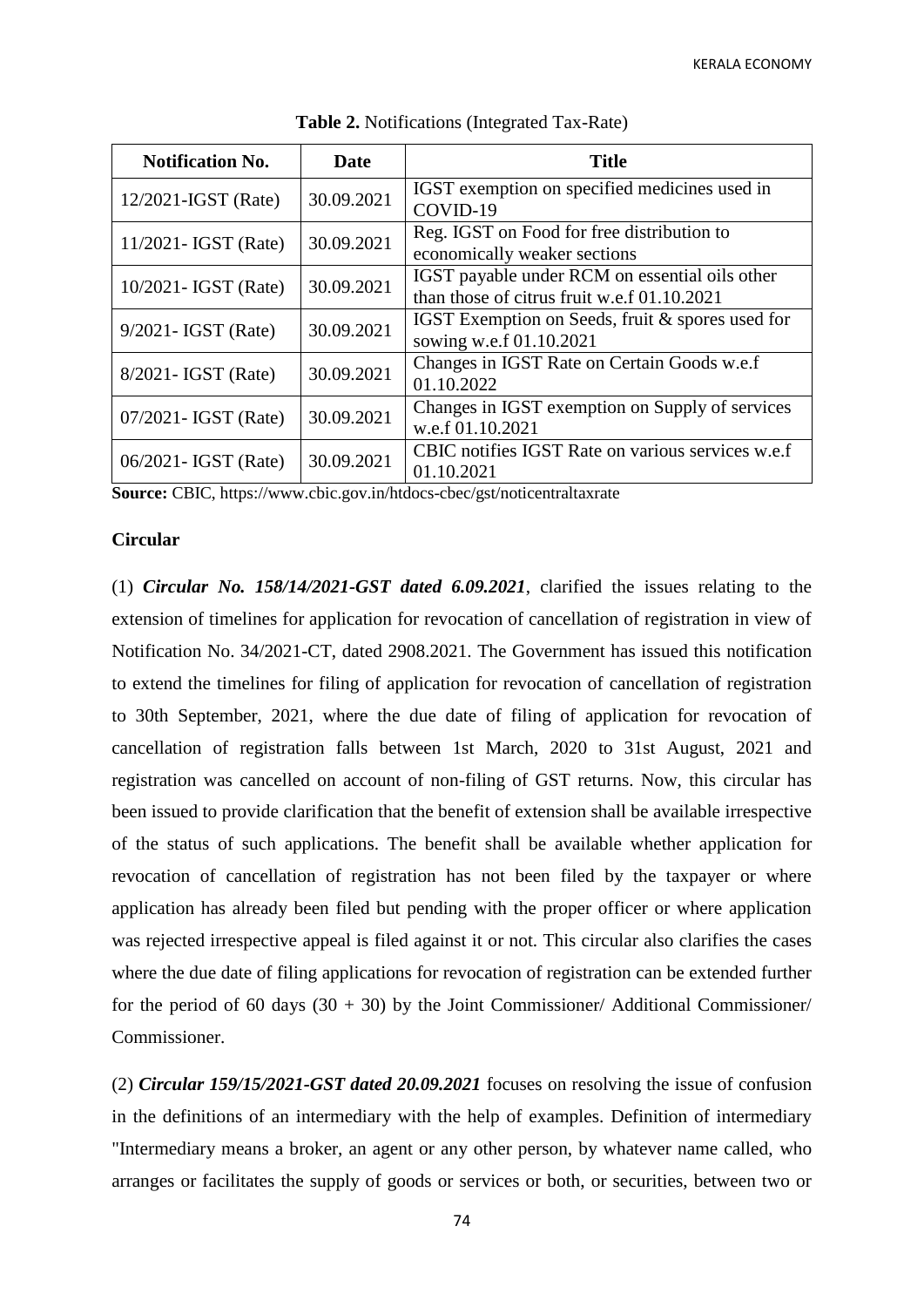more persons, but does not include a person who supplies such goods or services or both or securities on his own account."

Primary requirements for intermediate service -

- 1. Minimum three parties
- 2. Two distinct supplies: There should be two distinct supplies in case of provision of intermediary services;(a) Main supply, between the two principals, which can be a supply of goods or services or securities.(b)An Ancillary supply, which is the service of facilitating or arranging the main supply between the two principals. This ancillary supply is the supply of intermediary service, and is clearly identifiable, and distinguished from the main supply. A person involved in supply of main supply on principal to principal basis to another person cannot be considered as a supplier of intermediary service.
- 3. Intermediary service provider to have the character of an agent, broker or any other similar person.
- 4. Does not include a person who supplies such goods or services or both or securities on his own account.
- 5 Sub-contracting for a service is not an intermediary service.
- 6 The specific provision of place of supply of 'intermediary services' under section 13 of the IGST Act shall be invoked only when either the location of supplier of intermediary services or location of the recipient of intermediary services is outside India.

(3) *Circular 160/16/2021-GST dated 20.09.2021* clarified that there is no need to carry the physical copy of tax invoice in cases where invoice has been generated by the supplier in the manner prescribed under rule 48(4) of the CGST Rules and production of the QR code having an embedded Invoice Reference Number (IRN) electronically, for verification by the proper officer, would suffice. It is also clarified that only those goods which are actually subjected to export duty i.e., on which some export duty has to be paid at the time of export, will be covered under the restriction imposed under section 54(3) from availment of refund of accumulated ITC. Goods, which are not subject to any export duty and in respect of which either NIL rate is specified in Second Schedule to the Customs Tariff Act, 1975 or which are fully exempted from payment of export duty by virtue of any customs notification or which are not covered under Second Schedule to the Customs Tariff Act, 1975, would not be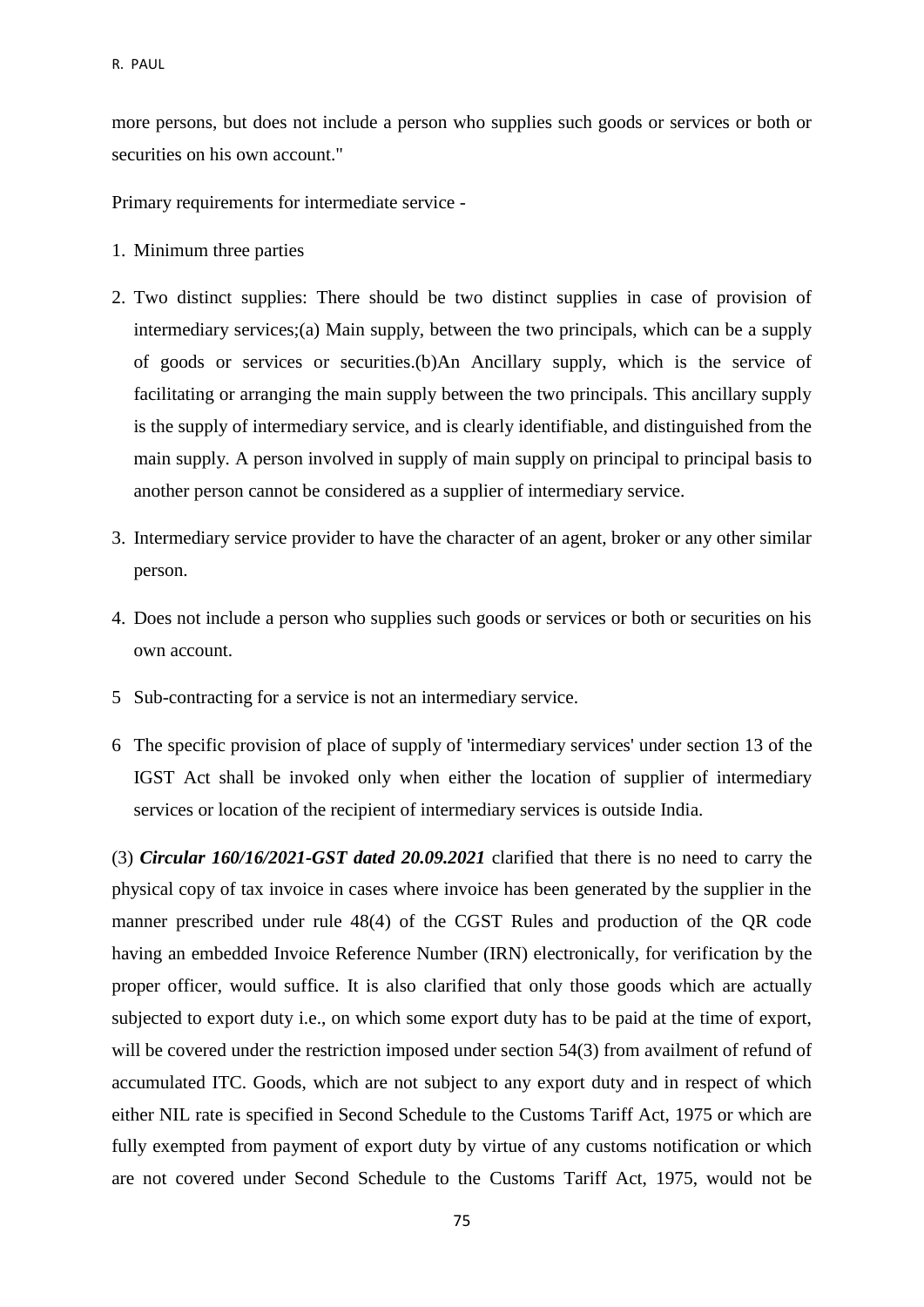covered by the restriction imposed under the first proviso to section 54(3) of the CGST Act for the purpose of availment of refund of accumulated ITC.

(4) *Circular 161/17/2021-GST dated 20.09.2021* has issued clarification relating to export of services-condition (v) of section 2(6) of the IGST Act 2017-reg. Condition (v) of section 2(6) Export of service not treated when" (v) the supplier of service and the recipient of service are establishments of a distinct person in accordance with Explanation 1 in section 8

Example 1: XYZ foreign company having an office or branch in India- There was a doubt regarding the nature of the transaction in case of export of service by the Indian branch of the foreign company to its head office in another country. The circular has stated that this transaction can also be classified as an export of service.

Example 2: ABC Indian Company having a branch or office outside India- ABC - there was the same doubt prevailing about the transaction type of an Indian company that provided its services to its own branch or office outside India. But the circular states that this transaction also falls under the category of export of services. Hence, the circular sheds light on the points that - supply of services by a subsidiary/ sister concern/ group concern, etc. of a foreign company, which is incorporated in India under the Companies Act, 2013 (and thus qualifies as a 'company' in India as per Companies Act), to the establishments of the said foreign company located outside India (incorporated outside India), would not be barred by the condition (v) of the sub-section (6) of the section 2 of the IGST Act 2017 for being considered as export of services, as it would not be treated as supply between merely establishments of distinct persons under Explanation 1 of section 8 of IGST Act 2017 . Similarly, the supply from a company incorporated in India to its related establishments outside India, which are incorporated under the laws outside India, would not be treated as supply to merely establishments of distinct persons under Explanation 1 of section 8 of IGST Act 2017. Such supplies, therefore, would qualify as 'export of services', subject to fulfilment of other conditions as provided under sub-section (6) of section 2 of IGST Act.

(5) *Circular 162/18/2021-GST, dated 25.09.2021* has been issued to clarify in respect of refund of tax specified in section 77(1) of the CGST Act and section 19(1) of the IGST Act. Following is the brief summary:

¨ The term 'subsequently held' in section 77 of CGST Act, 2017 or under section 19 of IGST Act, 2017 covers both the cases where the inter-State or intra-State supply made by a